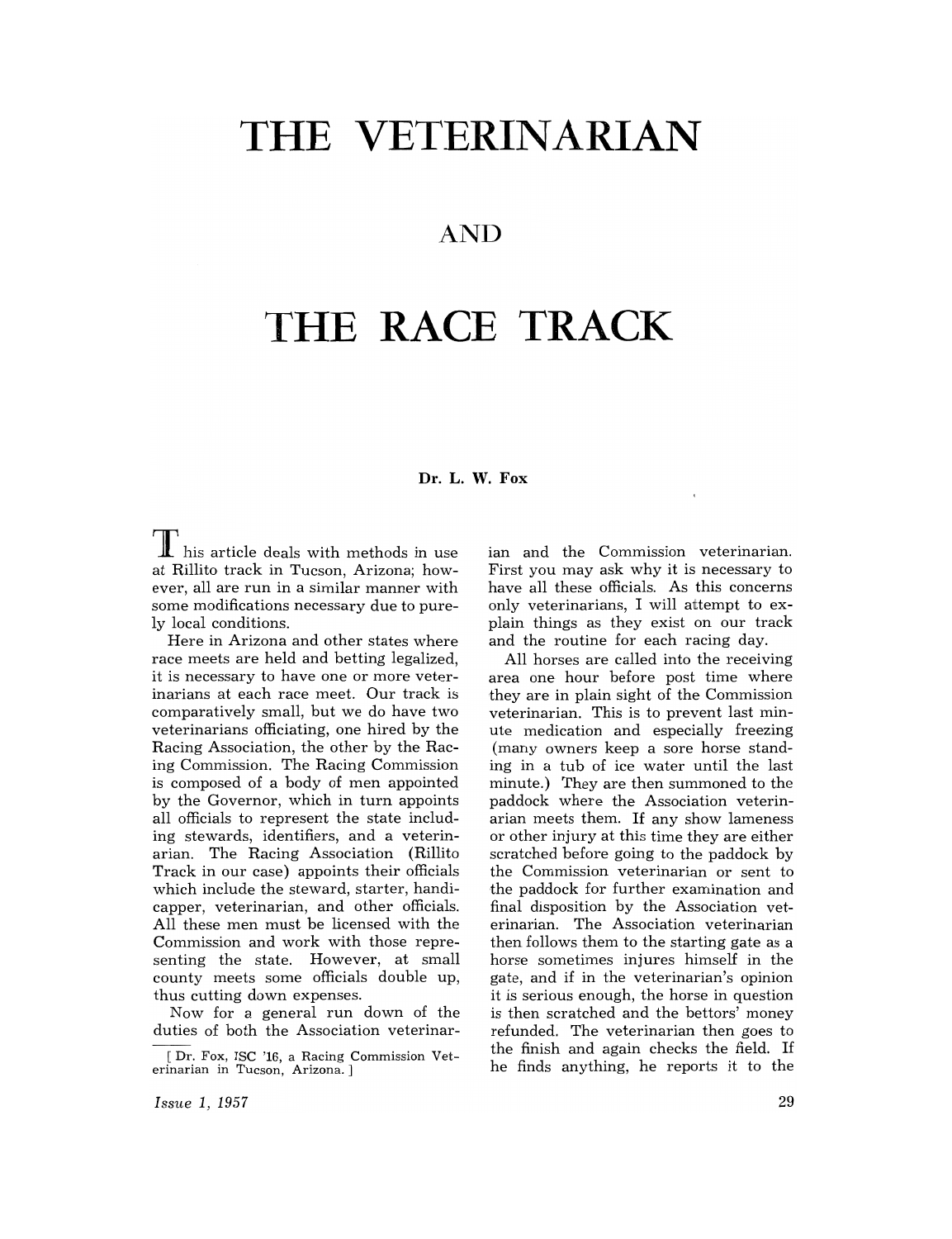Commission veterinarian who checks the field as they come from the race. The horse is quickly examined, the cause and extent of his injuries noted, and final disposition made of the case after the days meting. If the injury is such that it will prevent an early start, the horse in question is put on the veterinarian's list and is not allowed to start again until he has been examined and approved by them at a later date. At this same time, all horses so designated by the stewards to be tested are escorted to the Commission veterinarian's test ring where they are cooled out and tests made according to commission rules.

In Arizona all samples are run by a chemist appointed by the Commission. Urine samples are sent in after each race day. Although some states take both urine and saliva samples, we send saliva only when we are unable to get urine. No artificial methods, i.e., massaging the bladder in geldings and stallions or manipulating the vulva in mares, are allowed. It is simply a question of watchful waiting. However, this isn't nearly as difficult as it would appear, as in most cases we secure the desired samples in from twenty minutes to one hour. We do have occasional cases where the waiting period becomes rather extended as well as tiresome. Basically all owners and trainers are honest and most of our subjects are trained and it is surprising how soon we get samples. This training saves us and the owner-trainer many hours. Since this is the established method, all have become accustomed to the routine. In this connection it is important to know the animal as well as the trainer in charge; many little tricks to get proper samples are used, i.e., use of blinkers, holding a blanket properly, a small piece of sterile gauze in the container to stop any unnecessary noise, but never interfering in any way with the natural process. After samples are collected and duly signed they are put under lock and key. This is very important and we dare not make an error, so each sample is numbered and sealed properly. The horse is then discharged. I might mention in this connection that

we have instructions to always get the first place horse and any others so designated by the stewards.

You may ask the reason for this close supervision of all horses and what we test for. I will attempt to give a few reasons with a short description of each; however, this definitely does not cover everything.

It is the rule of our track to start no horse that has received any medication either internally or externally within forty-eight hours of race time. Due to slow and irregular absorption, those drugs given intra-muscularly within seventytwo hours are also barred. You will also finally note that all horses are under direct veterinary supervision from one hour before post time until the race is over.

Tests are made on the samples submitted for stimulating drugs and narcotics. These are done by a chemist who runs all samples received from both the horse and dog tracks. The most common stimulant used is amphetamine and derivatives thereof, and the favorite narcotic seems to be procaine used as a nerve block anesthetic. In cases where samples are positive, the owner or trainer or both are severely dealt with by the Commission and are given a penalty which properly fits the violation.

As you no doubt are aware, many race horses have bad legs. Most common are bowed tendons, popped knees, sesamoid injuries, suspensory trouble, so-called shin buck and others not quite as common. We also have some mechanical lamenesses due to past injuries that have healed with the resulting ossification and exostosis. Other things observed rather frequently are the bleeders, as well as the common acute conditions such as colic, burns, and truck injuries, all of which require examination. As these conditions usually appear between entry day and race time, the late scratches naturally make a short field as the programs have been printed on entry day.

These and many other things are carefully checked to protect all concerned. You can readily see how important it is

"Race track *(Continued on page 73)* 

*Iowa State College Veterinarian*